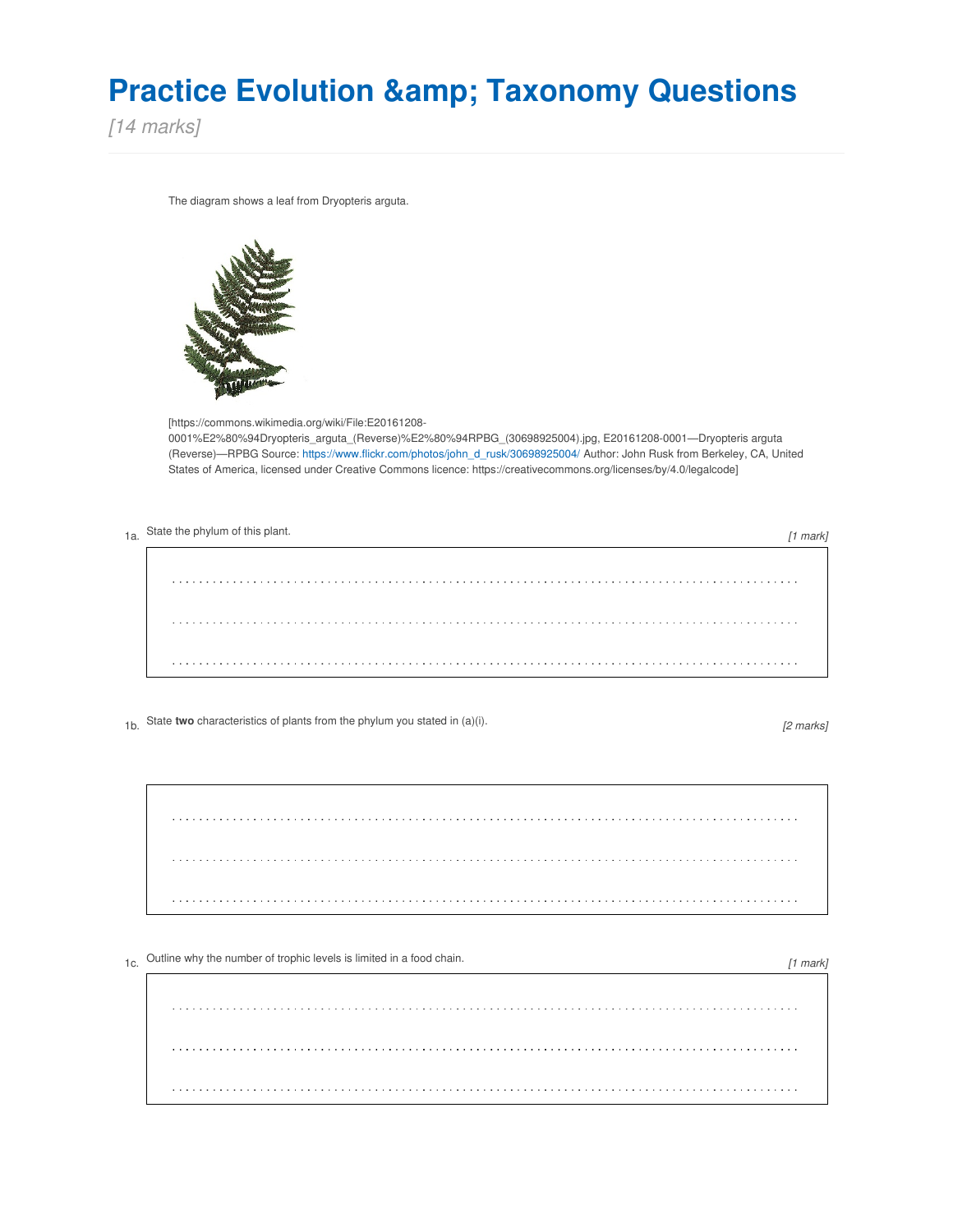2. Cladograms can be created by comparing DNA or protein sequences. The cladogram on the left is based on DNA sequences and *[1 mark]* the cladogram on the right is based on comparing protein sequences.



What is the reason that cladograms based on DNA sequences are more reliable predictors of the phylogenetic relationship of species than cladograms based on protein sequences?

*[1 mark]*

- A. Amino acids are not as chemically stable as DNA nucleotides.
- B. DNA mutates but amino acids do not.
- C. Several different triplets of bases can code for the same amino acid.
- D. There are 20 different amino acids but only 4 nucleotides.
- 3. Below is <sup>a</sup> phylogenetic tree of the three domains.



There are important differences between the three domains. Which of these domains have organelles?

- A. Eubacteria and archaea
- B. Archaea only
- C. Eukaryotes and archaea
- D. Eukaryotes only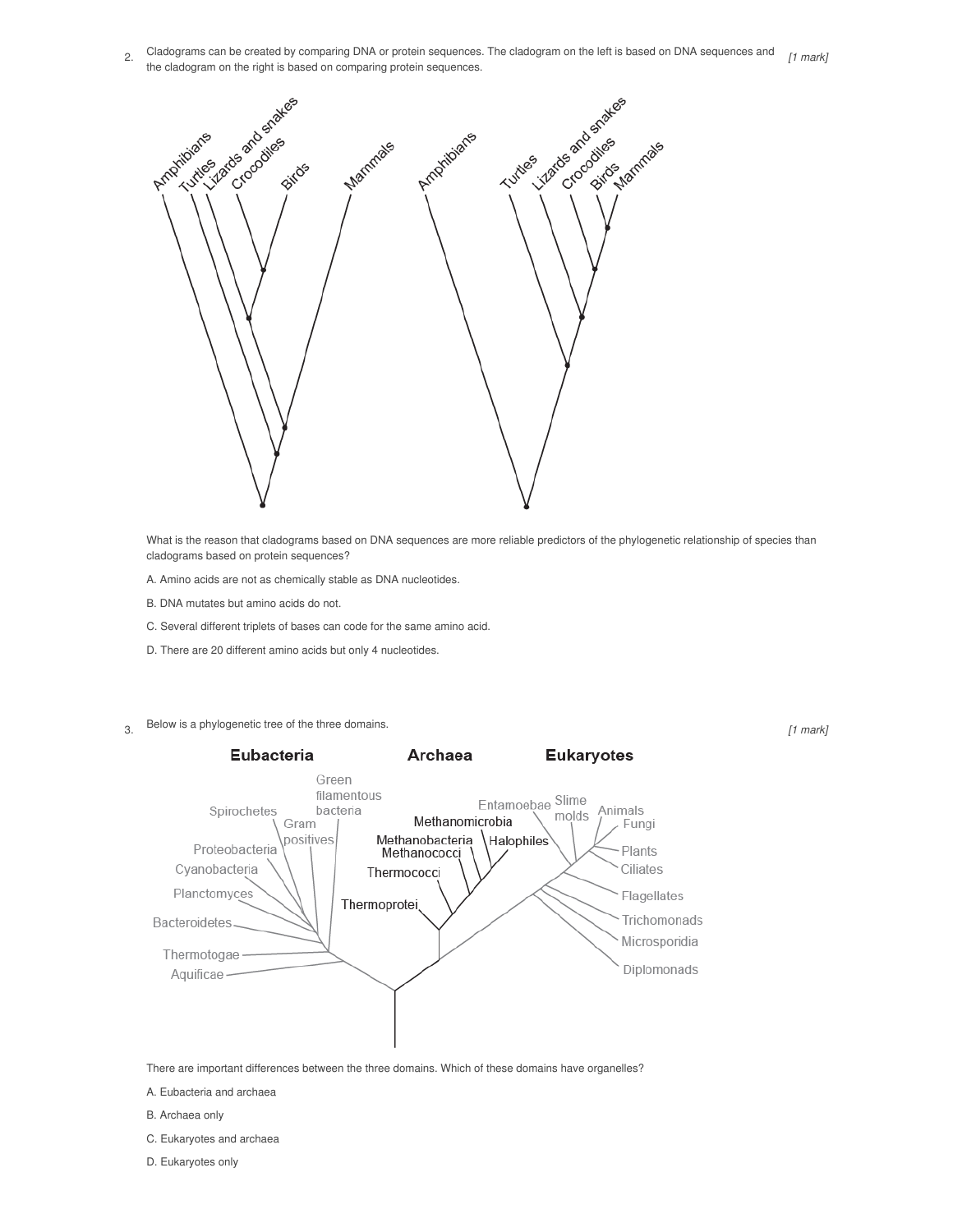- 4. Which is a characteristic of both bryophyta and filicinophyta?
	- A. Vascular tissue
	- B. Membranous leaves
	- C. Release of spores
	- D. Evergreen spines

The following cladogram shows three possible evolutionary routes for the turtle (Turtles 1, Turtles 2 and Turtles 3). The taxa in italics are extinct.



[Source: Tyler R. et al., Transitional fossils and the origin of turtles, Biology Letters 6, Dec 23, 2010, pages 830-833, by permission of the Royal Society.]

5a. State the organism most closely related to the lizards.

*[1 mark]* 

## 5b. Based on the taxa shown, deduce <sup>a</sup> difficulty in gathering data to study turtle ancestry.

*[1 mark]*

. . . . . . . . . . . . .